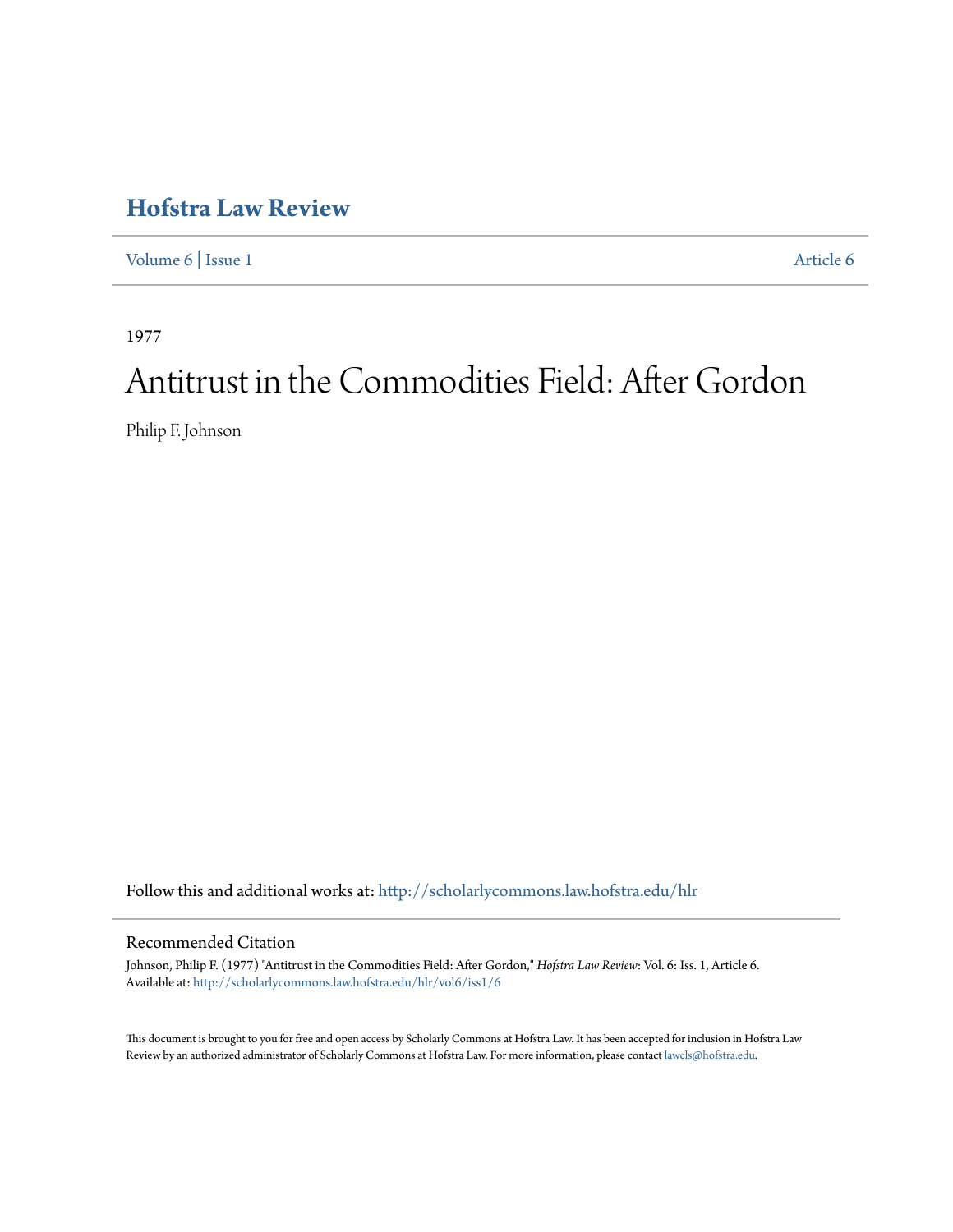### ANTITRUST **IN** THE **COMMODITIES** FIELD: AFTER *GORDON*

#### *Philip F. Johnson\**

In the beginning, there was *Silver v. New York Stock Exchange.'* In the end, there was *Gordon v. New York Stock Exchange, Inc.2* Astride the twelve-year gap between these landmark Supreme Court rulings is section 15 of the Commodity Exchange Act, 3 born in the *Silver* era but growing up in the *Gordon* generation. The courts are left with the task of deciding whether section 15 reflects *Silver's* past or *Gordon's* future. The conclusion reached could have profound implications for both the Commodity Futures Trading Commission (CFTC) and the commodity futures industry.

In 1963, the New York Stock Exchange (NYSE) was stunned to learn from the Supreme Court in *Silver* that its activities could be challenged effectively under the antitrust laws, even though many of these activities were pervasively regulated by the Securities and Exchange Commission (SEC). The Supreme Court held that, while NYSE actions subject to direct SEC oversight might be immune from antitrust attack, the antitrust laws definitely apply to NYSE actions that the SEC does not directly regulate. <sup>4</sup> The activity challenged in *Silver,* ordering member firms to discontinue wire connections with a nonmember, was not subject to direct SEC review. Nevertheless, the Court discussed the circumstances in which immunity from antitrust attack would be granted. After noting the familiar rule that " 'repeals [of the antitrust laws] by implication are not favored,' **"5** the Court stated two criteria for such immunity: "Repeal is to be regarded as implied only if necessary to make the Securities Exchange Act work, and even then

<sup>\*</sup> Member, Illinois Bar. A.B., 1959, Indiana University; LL.B., 1962, Yale University. Mr. Johnson is presently Chairman of the American Bar Association's Committee on Commodities Regulation. He has served as a member of the Commodity Futures Trading Commission Advisory Committee on the Definition and Regulation of Market Instruments.

<sup>1. 373</sup> U.S. 341 (1963).

<sup>2. 422</sup> U.S. 659 (1975).

<sup>3. 7</sup> U.S.C. **§§** 1-22 (1970 & Supp. V 1975). Section 15 is found at 7 U.S.C. **§** 19 (Supp. V 1975).

<sup>4.</sup> Silver v. New York Stock Exch., 373 U.S. 341, 357-61 (1963).

<sup>5.</sup> *Id.* at 357 (quoting United States v. Borden Co., 308 U.S. 188, 198 (1939)).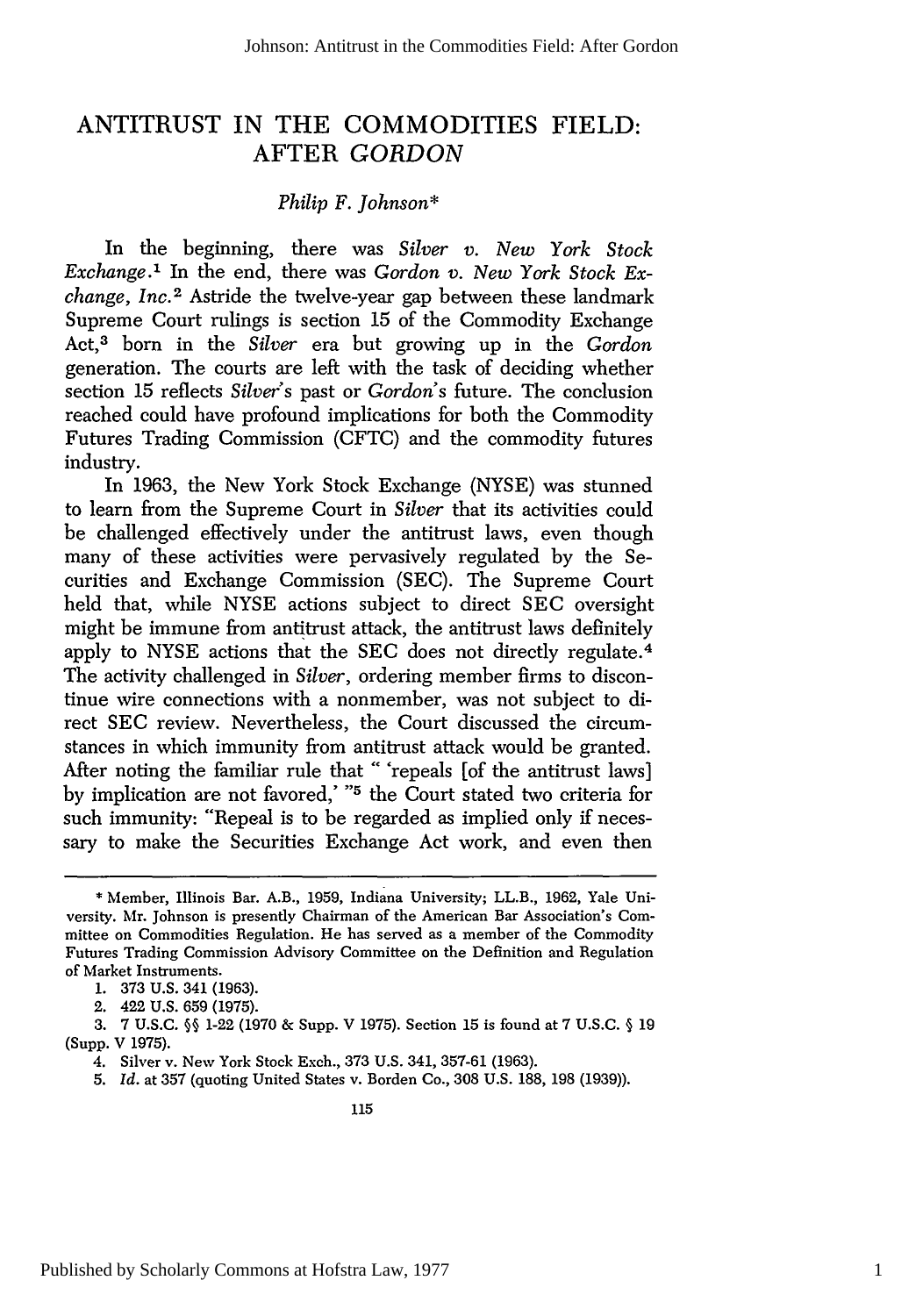only to the minimum extent necessary. This is the guiding principle to reconciliation of the two statutory schemes."<sup>6</sup> Although this language suggests a single two-part test- $(1)$  necessity to avoid statutory conflict and (2) minimum competitive impact—the Supreme Court dealt with the two criteria as though each was a distinct test.

The Court analyzed the Securities Exchange Act of 1934 to ascertain whether, in the factual context of the case, immunity from antitrust attack was necessary to make the Act work. The Court concluded that it was not required.<sup>7</sup> The specific exchange action in question was not subject to direct SEC review under the Act and, therefore, "the Commission's lack of jurisdiction over particular applications of exchange rules means that the question of antitrust exemption does not involve any problem of conflict or coextensiveness of coverage with the agency's regulatory power."<sup>8</sup> The Court observed that, absent direct agency oversight, "[d]enial of [the antitrust laws'] applicability would defeat the congressional policy reflected in the antitrust laws without serving the policy of the Securities Exchange Act."<sup>9</sup> The Court noted, however, that direct SEC oversight could produce a different result regarding immunity: "Should review of exchange self-regulation be provided through a vehicle other than the antitrust laws, a different case as to antitrust exemption would be presented."'10 Thus, the Court strongly suggested that antitrust immunity might follow from direct agency oversight under the regulatory statute. The Court made no mention here of the "minimum extent necessary" test.

Having decided that antitrust immunity was unnecessary to the operation of the regulatory statute because of the absence of direct SEC oversight, the Court acknowledged that "self-regulation does create problems for the Exchange."<sup>11</sup> In such situations, "the

Id. at 358 n.12 (citations omitted).

11. *Id.* at 360. For delineation of the basic self-regulatory duties of a registered national securities exchange, see § 6 of the Securities Exchange Act of 1934, 15 U.S.C. **§** 78f (Supp. V 1975).

<sup>6.</sup> *id.*

*<sup>7.</sup> Id.* at 358.

**<sup>8.</sup>** *Id.* (citations omitted).

*<sup>9.</sup> Id.* at 360.

<sup>10.</sup> *Id.* (citation omitted). The Court further elucidated this proposition, stating: Were there Commission jurisdiction and ensuing judicial review for scrutiny of a particular exchange ruling, as there is under the 1938 Maloney Act amendments to the Exchange Act to examine disciplinary action by a registered securities association . . . a different case would arise concerning exemption from the operation of laws designed to prevent anticompetitive activity, an issue we do not decide today.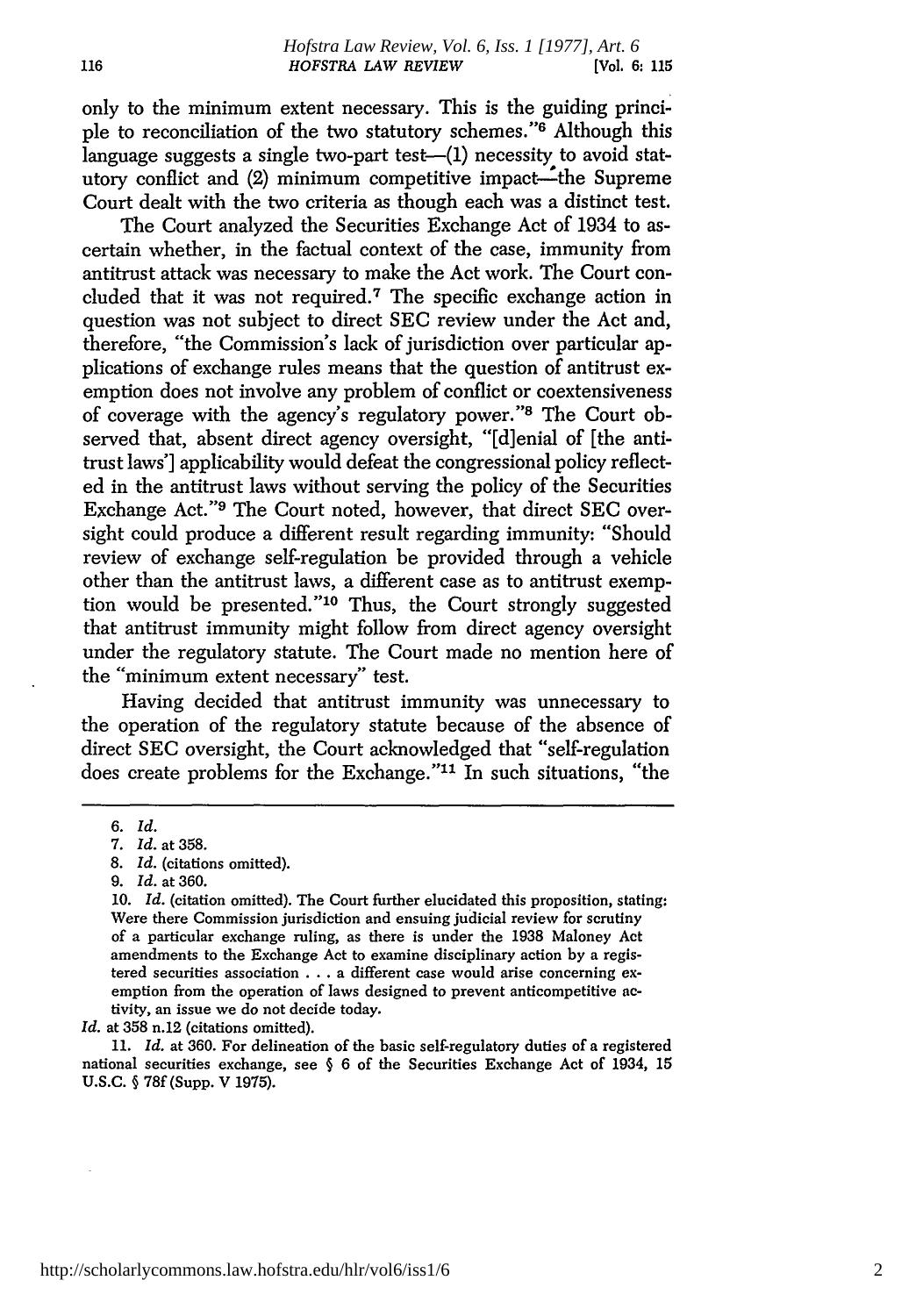Exchange is left without guidance and without warning as to what regulative action would be viewed as excessive by an antitrust court **.... "12** This was the point in the Court's analysis where the "minimum extent necessary" test emerged: where direct agency oversight is absent and the exchange must justify its action in an antitrust court. The Court stated that "under the aegis of the rule of reason,"<sup>13</sup> the exchange would be afforded an opportunity at trial to prove that its action was not "excessive"; 14 that is, that its anticompetitive effect was the minimum necessary to achieve the self-regulatory objectives of the Securities Exchange Act.<sup>15</sup>

The *Silver* test,<sup>16</sup> therefore, is not a single test but rather two alternatives. Immunity may be predicated upon either (1) a finding that the administration of the regulatory statute is incompatible with the maintenance of private antitrust suits (statutory incompatibility); or (2) the defense that the activity's competitive impact, in the absence of direct agency oversight, is the minimum necessary to fulfill self-regulatory duties under the regulatory statute ("rule of reason").

Commodity exchanges, as well as much of the regulated business community, assessed their vulnerability to antitrust suits in light of *Silver,* and became alarmed. The commodity exchanges were also regulated by a federal agency, the Commodity Exchange Authority (CEA) within the Department of Agriculture, $17$  but that regulation was far less pervasive than SEC supervision of the stock markets. For example, the rules governing the activities of the commodity exchanges did not require affirmative approval by the CEA, nor could the CEA require that those rules be changed. In addition, most important actions taken by a commodity exchange, such as disciplinary and membership proceedings, were not di-

**19771**

17. The Commodity Exchange Act assigned to the Secretary of Agriculture the duty to administer the Act. A bureau within the Department of Agriculture, the Commodity Exchange Authority (CEA), was organized for that purpose. Although headquartered at the Department of Agriculture in Washington, the CEA maintained regional offices in cities where major commodity exchanges were located.

<sup>12.</sup> Silver v. New York Stock Exch., 373 U.S. 341, 360 (1963).

<sup>13.</sup> *Id.*

<sup>14.</sup> *Id.*

<sup>15.</sup> *Id.* at 360-61.

**<sup>16.</sup> By** the word "test," it is meant that certain principles of analysis were established in Silver v. New York Stock Exch., 373 U.S. 341 (1963). The decision itself did not apply all of the tests. For example, the statutory incompatibility test was employed only to the extent that the Supreme Court found that the statutes were not incompatible. Thus, the question of antitrust immunity when federal statutes are in conflict was not reached in *Silver.*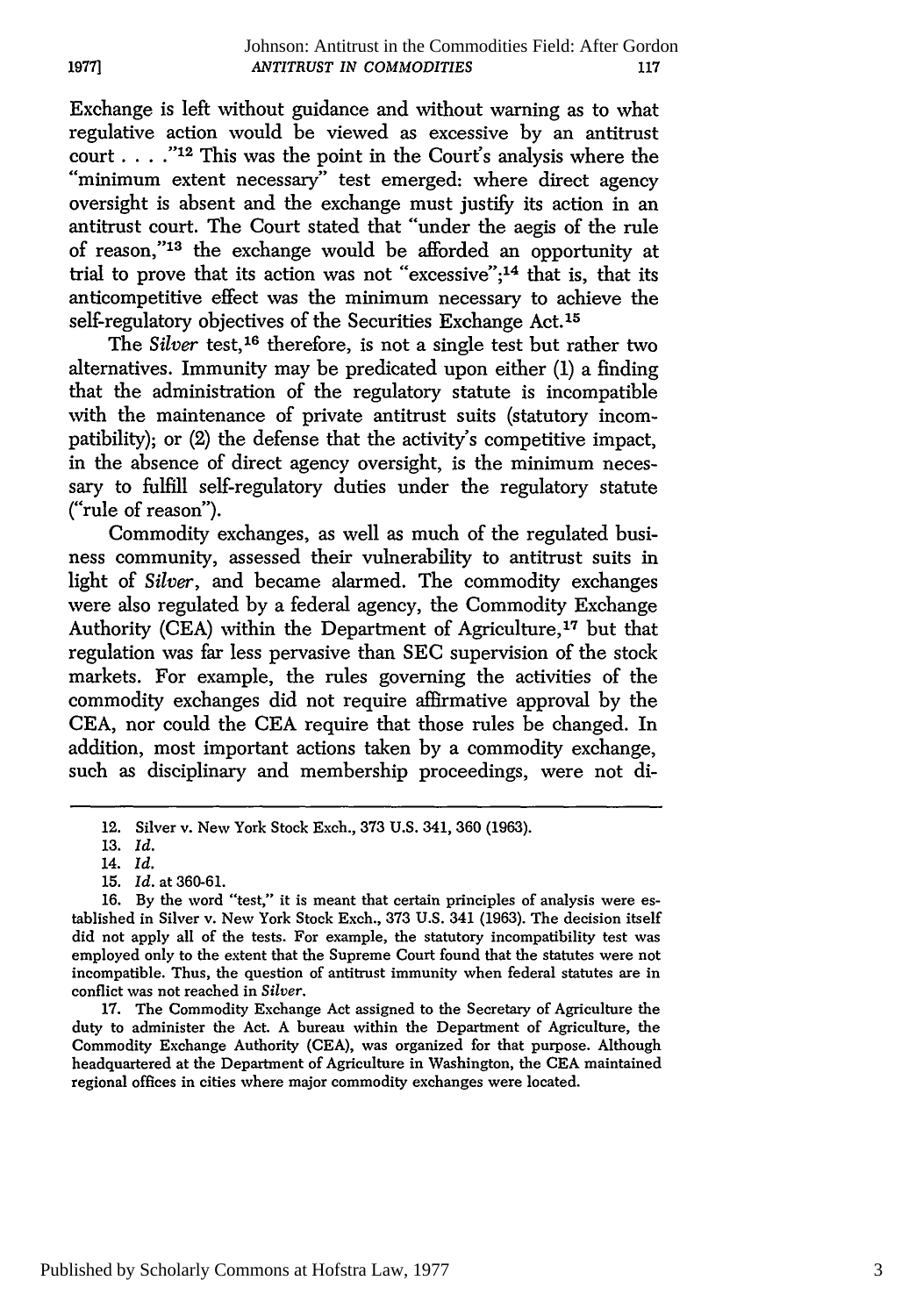rectly reviewable by the CEA.18 Nearly all actions by a commodity exchange would thus remain vulnerable to costly and protracted antitrust litigation; the outcome of a controversy would depend upon varying judicial determinations of whether, under the *Silver* "rule of reason" test, the challenged activity was the least anticompetitive means available to achieve an objective of the Commodity Exchange Act. 19 Despite that continued legal exposure, the Commodity Exchange Act required that the commodity exchanges restrictively regulate themselves with the same vigor and intensity as the NYSE and other stock markets. The CEA's weak authority, however, made *Silver's* intimated antitrust immunity for statutory incompatibility far more remote for commodities markets than for securities exchanges.<sup>20</sup>

The risks confronting the commodity exchanges after *Silver* became manifest in 1971, when antitrust suits were filed against them by both the Department of Justice<sup>21</sup> and private plaintiffs.<sup>22</sup> These suits challenged the legality of the exchanges' 100-year-old rules prescribing minimum rates of commission for commodity futures transactions. The CEA claimed to have no authority to approve or to require changes in those rules. The cases were eventually settled in 1973 and 1974 under agreements to phase out gradually the minimum rate rules,<sup>23</sup> a continuing process. One factor leading to the settlements was the CEA's limited regulatory oversight of minimum commission rates in the commodity futures industry.

Another significant legal development occurred in the same period. In 1973, the Supreme Court decided *Ricci v. Chicago Mercantile Exchange.24* This decision established the principle, citing *Silver,* that when an antitrust complaint challenges commodity exchange actions arguably protected or prohibited by the Commod-

21. *See* United States v. Board of Trade, [1974-1] **TRADE CASES (CCH)** 75,071 (N.D. Ill. 1974).

23. *See* text accompanying notes 21 & 22 *supra.*

24. 409 U.S. **289** (1973).

**<sup>18.</sup>** For the text of the Act prior to the 1974 amendments, see 7 **U.S.C. §§ 1-17b** (1970).

<sup>19.</sup> *See* text accompanying notes 13-15 *supra.*

<sup>20.</sup> For an articulation of the commodity exchanges' duty to conduct comprehensive and effective self-regulation, as well as of the legal dilemmas then facing the exchanges, see **HOUSE** COMM. **ON** AGRICULTURE, **REPORT ON** H.R. 13113, H.R. **REP.** No. 975, 93d Cong., 2d Sess. 44-48 (1974). *See also* Case & Co. v. Board of Trade, 523 F.2d 355, 362 (7th Cir. 1975); Johnson, *Self-Regulation: A Primer on the Perils,* 27 **AD.** L. REv. 387 (1975).

<sup>22.</sup> *See* Arenson v. Chicago Mercantile Exch., 372 F. Supp. 1349 (N.D. Ill. 1974).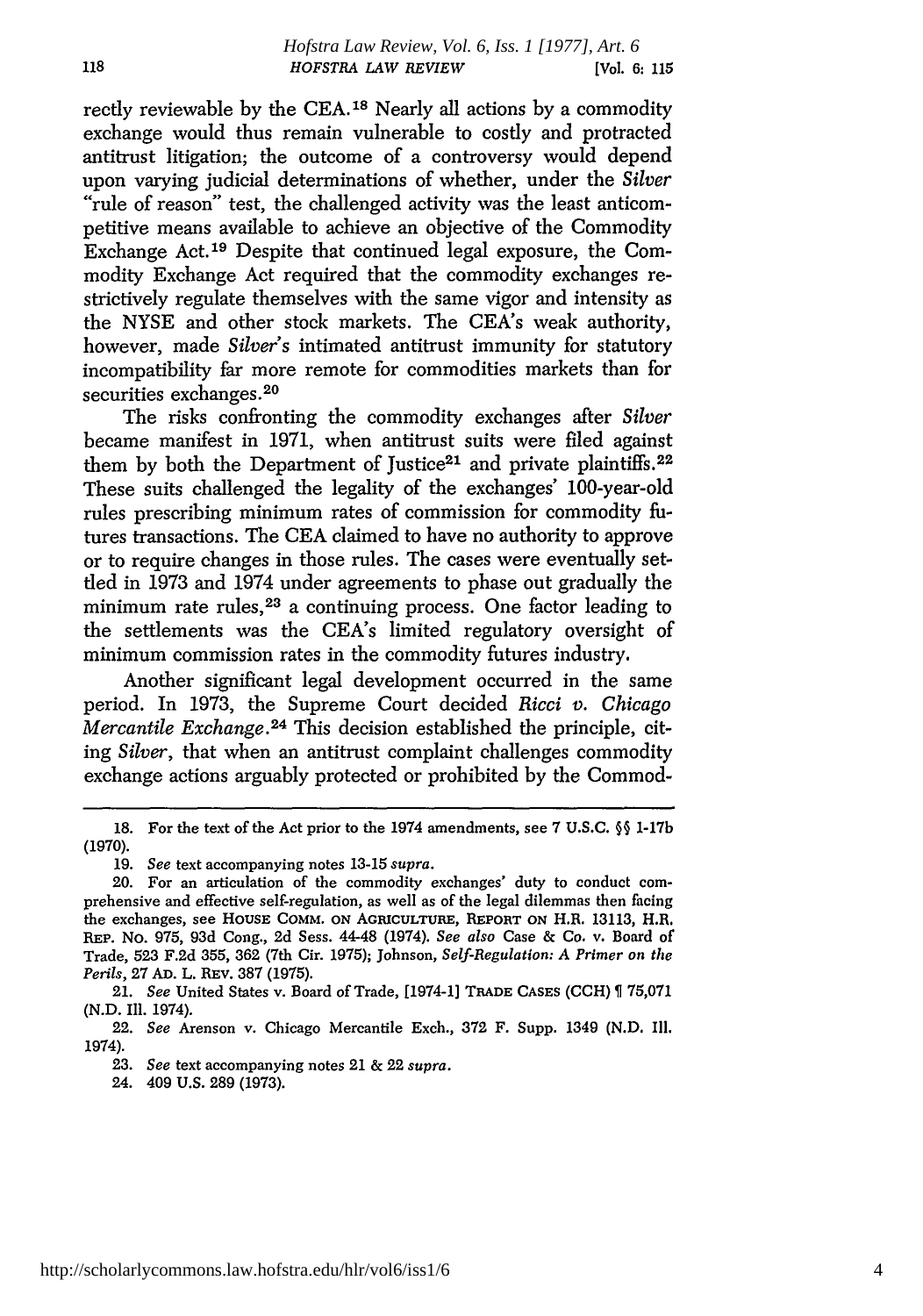ity Exchange Act, the proceeding should be suspended until the federal regulatory Agency<sup>25</sup> has had an opportunity to review the action for compliance with the Act's requirements. 26 It should be emphasized that the Chicago Mercantile Exchange (CME) action challenged in *Ricci,* like that in *Silver,* was not under direct Agency supervision, although the Agency could make an after-the-fact appraisal as to whether the Act had been violated. The Court referred the case to the Agency simply for the Agency's expert views. The Court could do no more because the Agency did not then have formal statutory approval powers over the conduct in question. Thus, the Supreme Court in *Ricci* did not abrogate the role of the antitrust court as final decisionmaker because the Agency, at that time, had neither the statutory responsibility to oversee the particular exchange activity, nor the duty to apply the "rule of reason" test of least anticompetitive means enunciated in *Silver.*

In the summer and fall of 1973, Congress undertook a thorough review of the Commodity Exchange Act.<sup>27</sup> In particular, Congress wished to strengthen and expand the regulation of commodity futures trading. Congress had realized, as had the industry itself, that the existing regulatory system was inadequate for the times. Dismantling the Commodity Exchange Authority was Congress' first order of business; the outcome was never in doubt. In its place came a new Commodity Futures Trading Commission with greatly expanded powers over the exchanges, paralleling, and sometimes surpassing, the authority possessed by the SEC.<sup>28</sup> The only serious debate over the CFTC was whether it would have ties to the Department of Agriculture (preferred by the House)29 or whether it would be an independent agency (preferred by the Senate).<sup>30</sup> Ultimately, the CFTC emerged as an independent regula-

26. *Id.* at 302.

**28.** *See* Johnson, *The Commodity Futures Trading Commission: Newest Member of Each Exchange's Management Team,* 34 **FED.** B.J. **173 (1975).**

**29.** *See* **HousE** COMM. **ON AGRICULTURE, REPORT ON** H.R. **13113,** H.R. **REP.** No. 975, 93d Cong., 2d Sess. 2 (1974).

**30.** *See* **SENATE COMM. ON AGRICULTURE AND** FoREsTRY, **REPORT ON H.R.**

<sup>25.</sup> The relevant agency in Ricci v. Chicago Mercantile Exch., *id.,* was not the Commodity Exchange Authority, but rather the Commodity Exchange Commission (CEC), which was also created by the Commodity Exchange Act. The **CEC** performed limited quasi-judicial functions, including the suspension or revocation of exchange licenses for violations of the Act, the CEA administered most other sections of the Act.

<sup>27.</sup> For a summary of the principal legislative changes made in the Commodity Exchange Act in 1974, see Schroeder & Pollack, *Commodities Regulation,* 8 REV. SEC. REG. (No. **7)** (1975).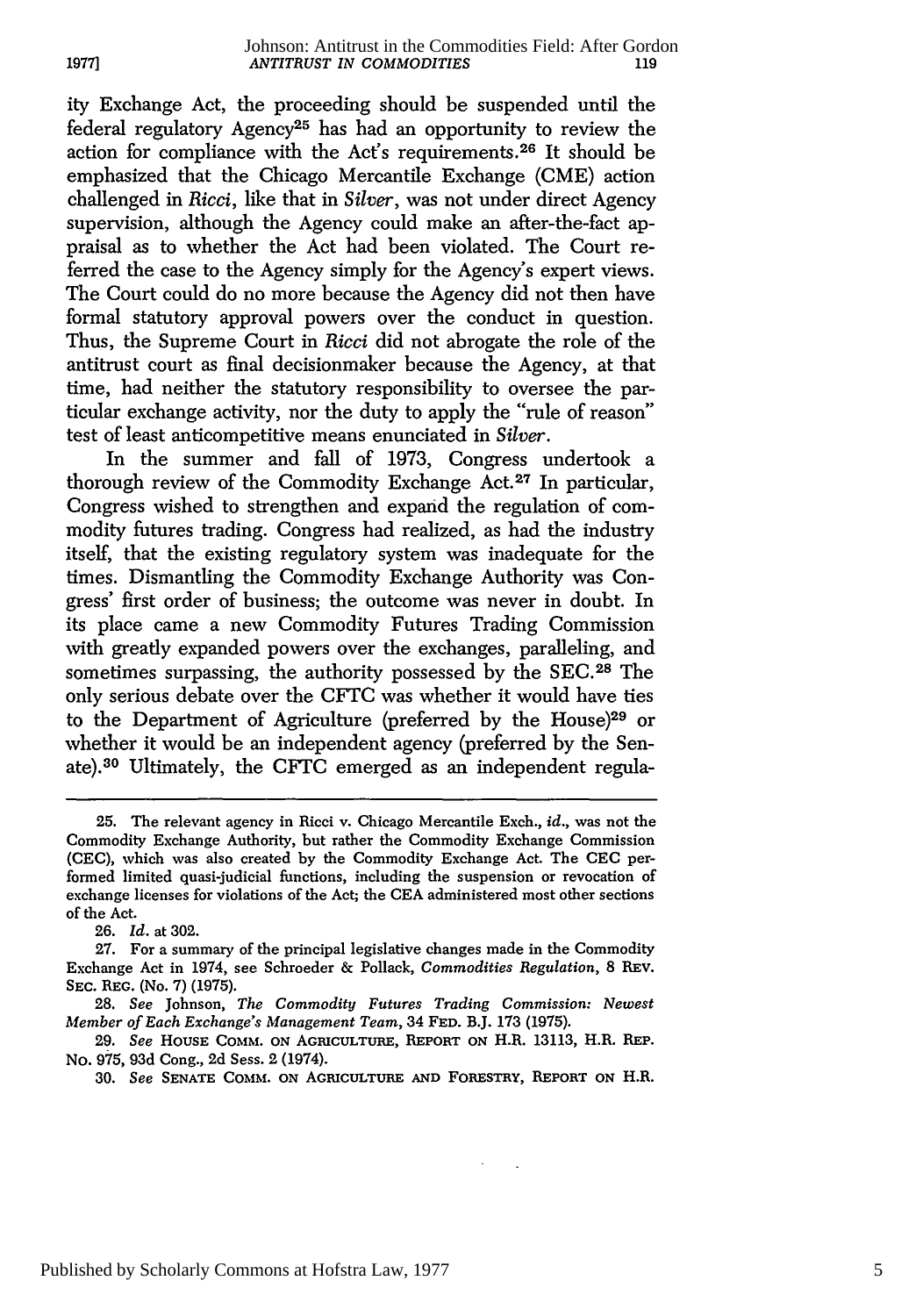tory commission with greatly strengthened authority over the commodities industry. <sup>31</sup>

In all candor, antitrust considerations played a relatively minor part in the initial motivation for congressional action in 1973. Nevertheless, they soon gained importance as the legislation began to progress through Congress. 32 The far broader SEC-like authority that Congress proposed to bestow on the new **CFTC** could now, in and of itself, bring the statutory incompatibility test suggested in *Silver* within the reach of commodity exchanges in appropriate cases. But antitrust also became a specific issue in Congress. <sup>33</sup>

Congressional consideration of the relationship between commodity exchanges and antitrust laws began with the earliest version of the bill (H.R. 11955) drafted by the House Committee on Agriculture. Section 106 of H.R. 1195534 proposed to add a new section 17 to the Commodity Exchange Act, immunizing from antitrust attack any exchange action taken pursuant to a rule that was either approved or required by the CFTC:

SEC. 17(a) Notwithstanding any other provision of law, a contract market, registered futures association established pursuant to section 15 of this Act, or person registered under the provisions of this Act who is acting pursuant to and in accordance with any order, rule, or regulation of the Commission or any bylaw, rule, or regulation of a contract market which has been required or specifically approved by the Commission as provided in this Act, shall be exempt from the antitrust laws of the United States as defined in section 12 of title 15 of the United States Code, and amendments and Acts supplementary thereto.

(b) The Commission shall take into consideration the public interest to be protected by the antitrust laws as well as the policies and purposes of this Act in issuing any order or adopting any rule or regulation, or in requiring or approving any bylaw,

**33.** *See id.*

34. *See Hearings on H.R. 11955 Before the House* Comm. *on Agriculture,* 93d Cong., 2d Sess. 347-48 (1974).

<sup>13113,</sup> **S.** REP. No. 1131, 93d Cong., 2d Sess. 5, *reprinted in* [1974] U.S. CODE **CONG.** & **AD.** NEWS 5843, 5844.

**<sup>31.</sup>** *See* COMM. OF **CONFERENCE, CONFERENCE** REPORT **ON** H.R. **13113,** H.R. REP. No. **1383, 93d** Cong., 2d Sess. 33, *reprinted in* [1974] **U.S. CODE CONG.** & **AD. NEWS 5894.**

<sup>32.</sup> For an historical discussion of the antitrust issue as it progressed through Congress in the development of the 1974 amendments to the Commodity Exchange Act, see Johnson, *Antitrust Under the CFTC Act: An Ounce of Prevention* ... *,* 20 **ANTITRUST BULL.** 441 **(1975).**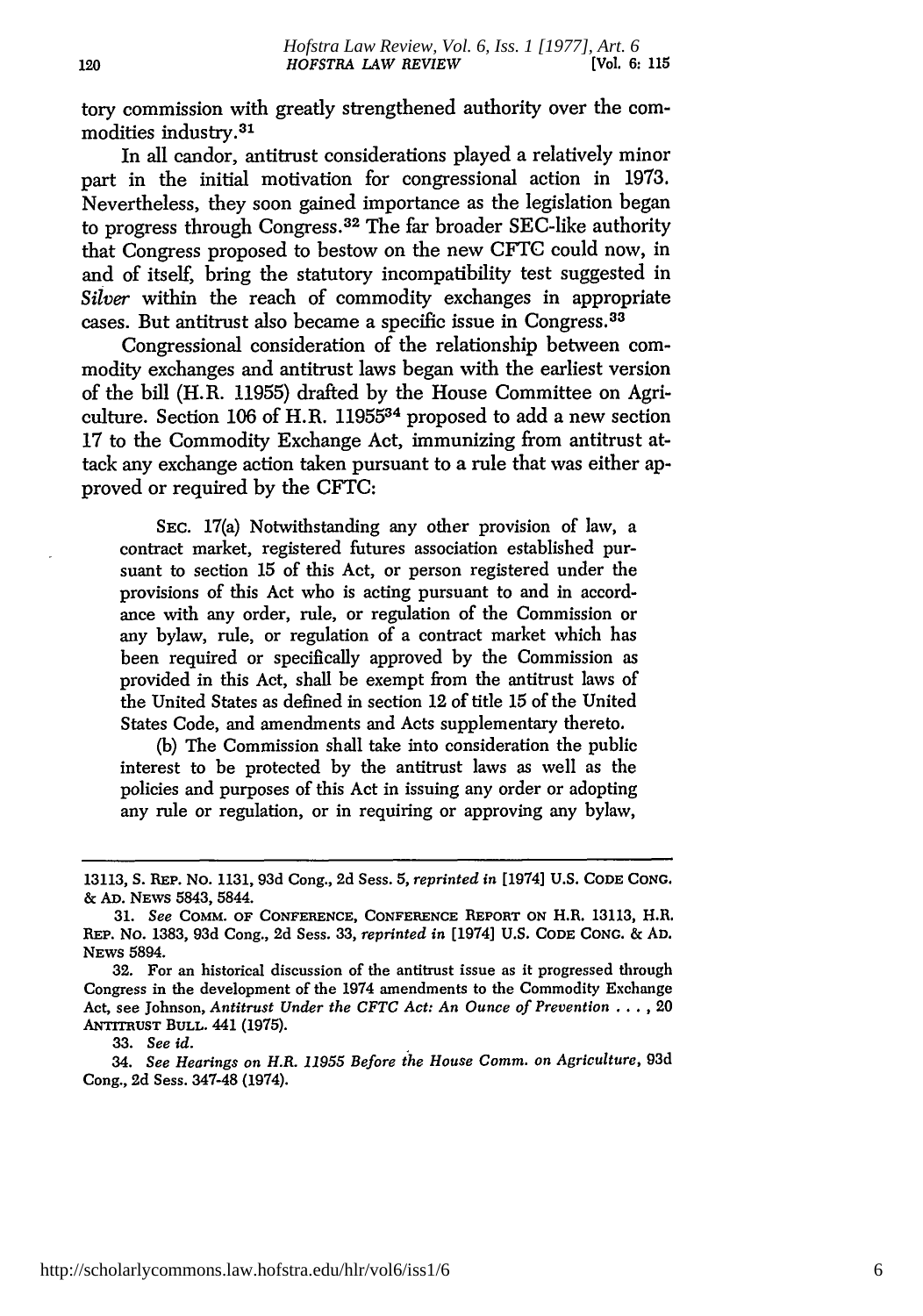rule or regulation of a contract market or registered futures association established pursuant to section **15** of this Act. <sup>35</sup>

The thrust of section 106 in the form above was modified by the House Committee during a "markup" session on February **15,** 1974, in which the express antitrust exemption in subsection (a) was narrowed to include only exchange rules that the CFTC actually *required* to be adopted.<sup>36</sup> This change seemed to suggest that exchanges might be barred from asserting an antitrust exemption on grounds of statutory incompatibility for rules that they initiated themselves, even when those rules had been subjected to close scrutiny and affirmative approval by the CFTC. Had this interpretation been adopted, the antitrust immunity intimated in *Silver* for exchange rules under direct agency oversight might not have been available to commodities markets. They might have been left able to assert only the "rule of reason" test. Thus, while acting under direct federal supervision, the commodities markets would have been placed in a far worse antitrust posture than the securities exchanges.

Ultimately, the House Committee deleted the restricted exemption in subsection (a) that had fostered that inference, but preserved subsection (b) of section 106, requiring the Commission to consider antitrust policy as well as the objectives of the Commodity Exchange Act in the appraisal of exchange rules. When the Committee reported its final bill to the full House of Representatives, it noted the "[c]onfusion in court decisions . . . with regard to antitrust consequences of self-regulatory activities of exchanges,"37 and cited that confusion as an impetus to the development of the Committee's legislative proposals. The Committee explained that the deletion of express exemption language in subsection (a) was done in "great reliance" upon assurances from the Department of Justice that the legal principles announced in *Silver* would be available to commodity exchanges in appropriate cases. <sup>38</sup>

**1977]**

<sup>35.</sup> *Id.*

**<sup>36.</sup> STAFF OF HOUSE COIM. ON AGRICULTURE, 93D CONG., 2D SESS.,** MEM-**ORANDUM OF COMM. ACTION FOR MEMBERS AND COMM. STAFF** 1 **(Comm.** Print 1974).

<sup>37.</sup> **HOUSE** COMM. **ON AGRICULTURE,** REPORT **ON** H.R. 13113, H.R. REP. No. **975, 93d** Cong., 2d Sess. 48 (1974).

<sup>38.</sup> *Id.* at 27-28. Indeed, the Justice Department's communication to the House Committee on Agriculture stated that "present law provides an adequate antitrust exemption for those activities of contract markets necessary to achieve valid objectives of the Commodity Exchange Act" and that "existing law assures the exchanges that, where there is a conflict between the antitrust laws and the Commodity Exchange Act, the latter is paramount." *Id.* at 23.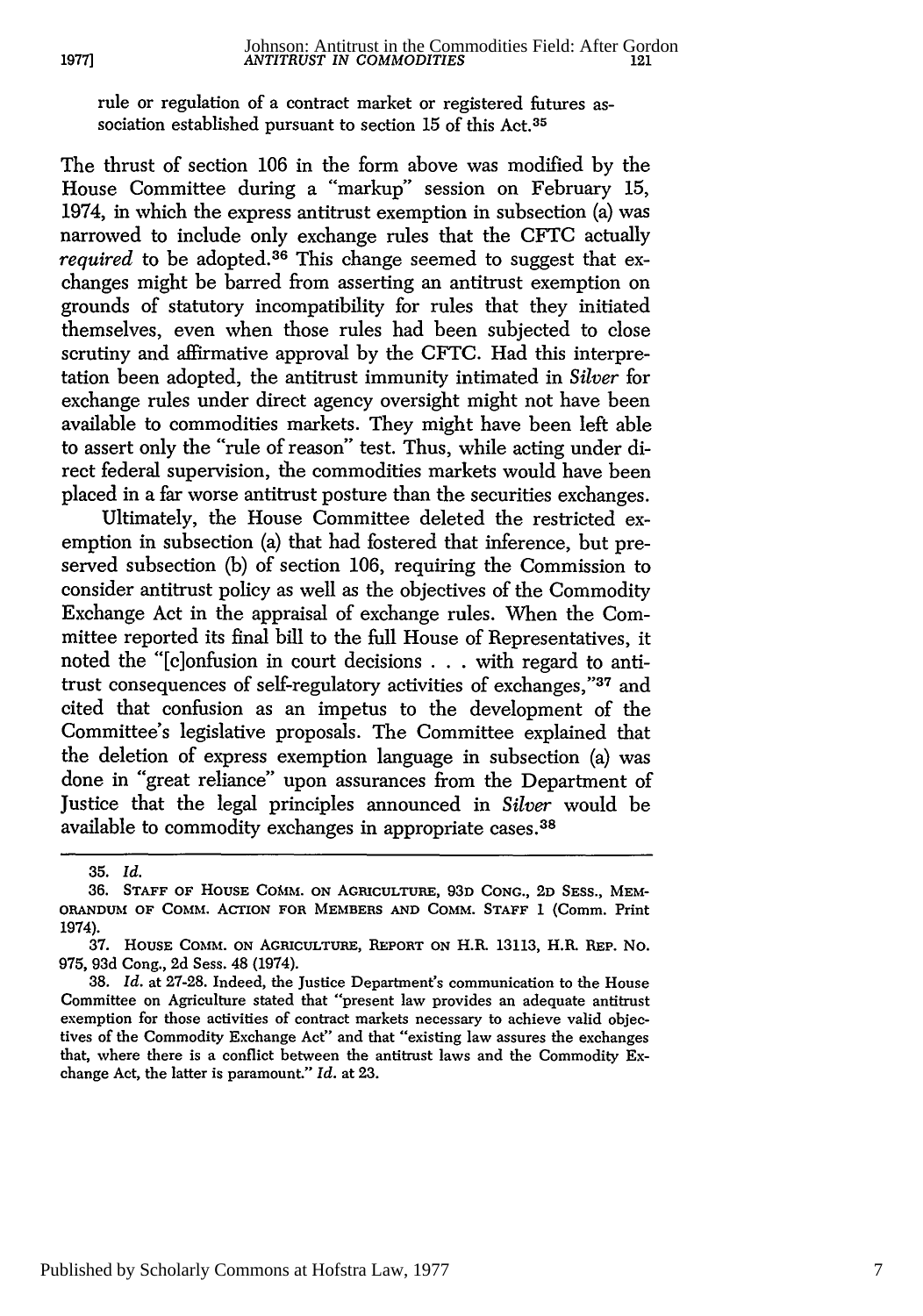In addition, the Committee affirmed its intention to preserve the analytical procedures of *Silver* in cases where direct agency oversight is lacking: "Section 106 will assure that the public interest reflected in the antitrust laws will be weighed against the public interest protected through regulation of the futures trading industry."39 Of course, section 106 delegated to the CFTC, rather than to the courts, the task of making this appraisal.

The House Committee went even further; it wove the philosophy of *Ricci* into its proposal. In *Ricci40* the Supreme Court had halted an antitrust suit pending a review of the Chicago Mercantile Exchange's conduct by the CFTC's predecessor Agency to determine whether the Chicago Mercantile Exchange had acted in conformity with its duties under the Commodity Exchange Act. At that time, the CEA's limited authority over the challenged activity rendered inapplicable the statutory incompatibility test suggested in *Silver.* Thus, the CME's actions were to be judged by *Silver's* alternative "rule of reason" test; the trial court, therefore, was directed to retain jurisdiction ultimately to decide the antitrust issues after receiving the Agency's views. In reserving the trial court's jurisdiction, the Supreme Court observed that, under the Commodity Exchange Act at that time, "[tflhe [CEA's] area of administrative authority does not appear to be particularly focused on competitive considerations; there is no express provision in the Act directing administrative officials to consider the policies of the antitrust laws in carrying out their duties **..... 41** New section 106 radically changed the Act in this respect. It required the Commission to consider competitive effects in approving exchange rules, and to balance antitrust policy against the regulatory objectives of the Act. As such, the need seen in *Ricci* for a court to retain jurisdiction over antitrust claims where direct agency oversight was lacking became doubtful, since the CFTC would henceforth apply the *Silver* "rule of reason" test in its own review of exchange rules and actions upon referral from the antitrust court. Nothing would remain for an antitrust court to do after the CFTC had completed its work except, perhaps, to review the Agency's decision for an abuse of discretion.

When H.R. 13113 reached the Senate Committee on Agriculture and Forestry, only one change was made in section 106. The

**<sup>39.</sup>** *Id.* at 28.

<sup>40.</sup> Ricci v. Chicago Mercantile Exch.. 409 U.S. 289 (1973).

<sup>41.</sup> *Id.* at 302 n.13.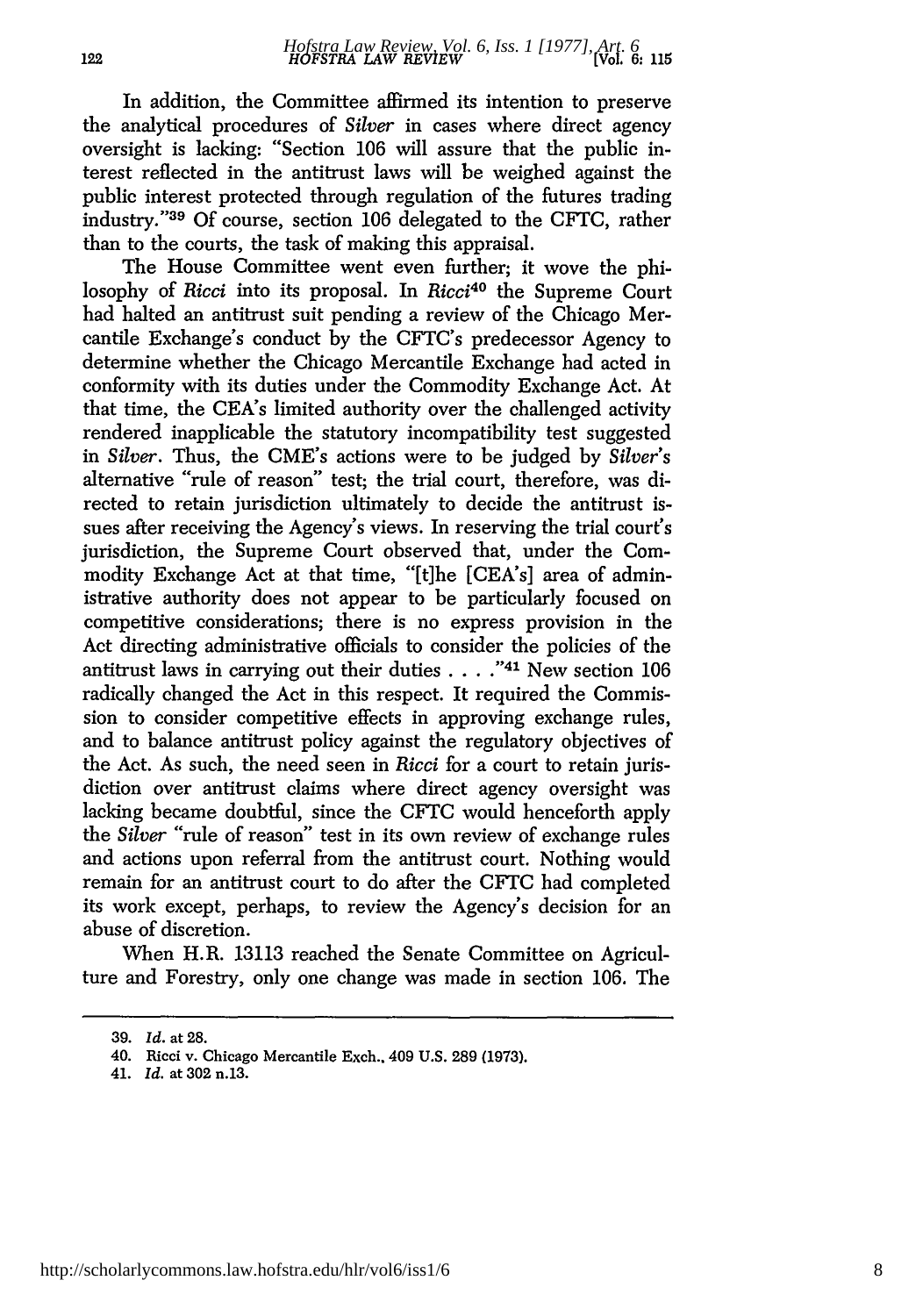Department of Justice had urged the Senate Committee to direct the CFTC to *insure* that it approve exchange rules only if they were the least anticompetitive means of achieving the objectives of the Act.42 The word "insure" was unacceptable to the Senate Committee, which decided merely to require the CFTC to "endeavor" to approve exchange rules which were the least anticompetitive means. 43 The Senate Committee balked at the more stringent formula because it "did not want to encourage excessive litigation to test the decisions of the Commission to determine whether they represented the least anticompetitive means of achieving the objectives of the Act."<sup>44</sup> The practical effect of the Senate's action was to modify the "rule of reason" test announced in *Silver* by no longer requiring that the least anticompetitive means necessarily be achieved in order to avoid antitrust liability in cases where direct agency oversight was lacking.

The Senate version emerged from Congress as section 15 of the' upgraded Commodity Exchange Act.45 The final text states:

The Commission shall take into consideration the public interest to be protected by the antitrust laws and endeavor to take the least anticompetitive means of achieving the objectives of this [Act], as well as the policies and purposes of this [Act], in issuing any order or adopting any Commission rule or regulation, or in requiring or approving any bylaw, rule, or regulation of a contract market or registered futures association established pursuant to section [17] of this [Act]. <sup>46</sup>

When President Ford signed the new law in October 1974, commodity exchanges perceived several resultant benefits. First, based upon the legislative history of section 15, the legal principles announced in *Silver* were clearly intended to be embodied in the new Act. Second, the CFTC's mandate to consider antitrust policy might mean that, in future *Ricci-type* litigation challenging exchange actions not subject to direct agency oversight, the CFTC's assessment following a court referral would constitute a final disposition of the entire controversy, subject, perhaps, to the court's

**1977]**

<sup>42.</sup> **SENATE** COMM. **ON** AGRICULTURE **AND** FORESTRY, REPORT **ON** H.R. 13113, S. REP. No. 1131, 93d Cong., 2d Sess. 22-23, *reprinted in* [1974] U.S. **CODE CONG. & AD.** NEWs 5843, 5863.

<sup>43.</sup> *Id.*

<sup>44.</sup> *Id.* at 23, [1974] U.S. **CODE CONG. & AD. NEWS** at 5863.

<sup>45.</sup> Commodity Futures Trading Commission Act of 1974, Pub. L. No. 93-463, § 15, 88 Stat. 1389 (codified at 7 U.S.C. § **19** (Supp. V 1975)).

<sup>46.</sup> **7** U.S.C. § 19 (Supp. V 1975).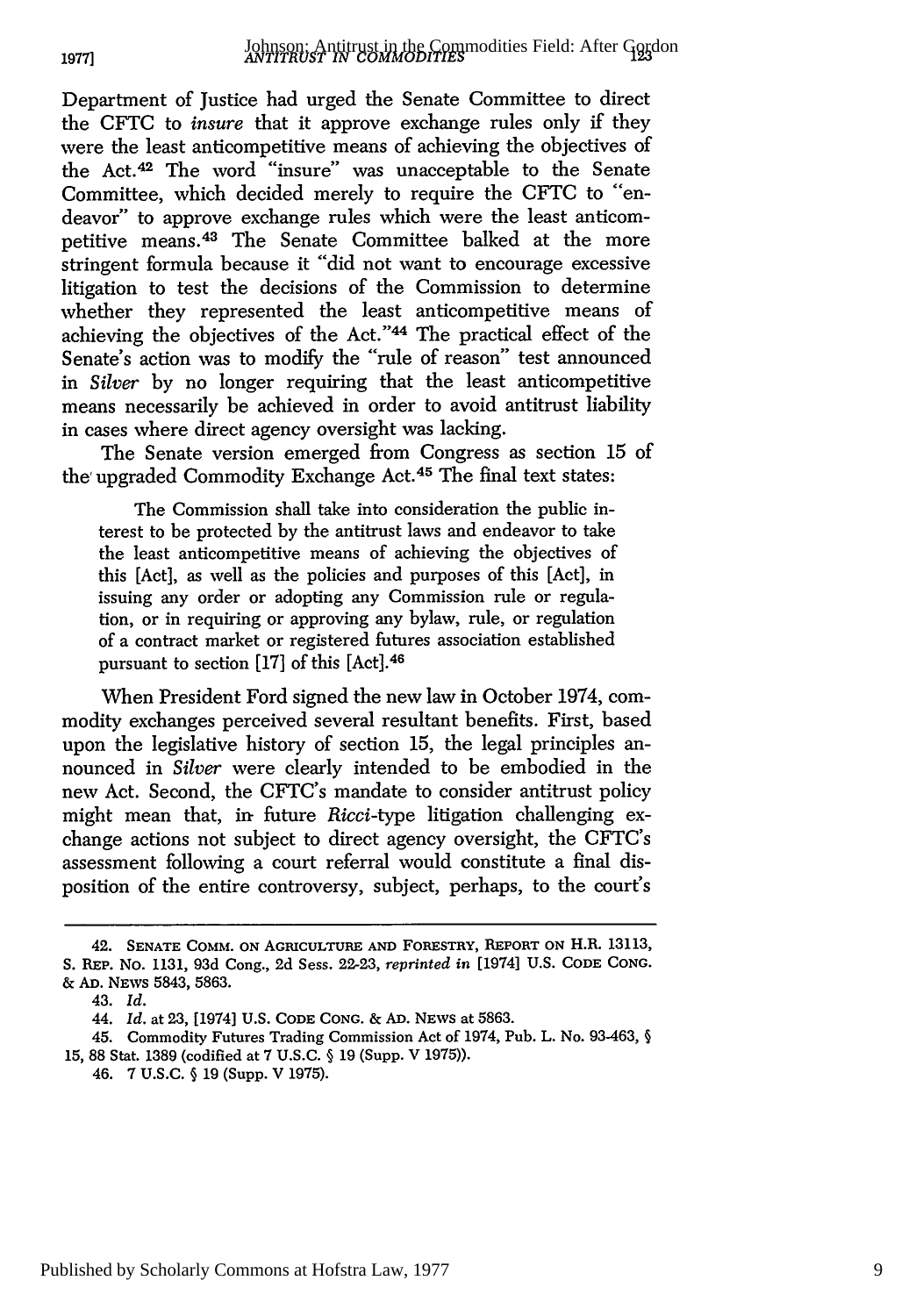review of the decision under an abuse of discretion standard. Third, in a pronouncement that would echo into the future, the Senate said that it "did not want to make the antitrust laws more restrictive in the commodities industry than they are in the securities industry."<sup>47</sup>

The Supreme Court had not yet decided *Gordon v. New York Stock Exchange, Inc.*<sup>48</sup> In *Gordon* the Court faced a controversy which, unlike that in *Silver* or *Ricci,* involved exchange rules that had been overseen directly by the SEC, namely, the NYSE rules governing minimum commission rates. The Court expressly found the antitrust immunity based upon statutory incompatibility that had lurked in the shadows of the *Silver* case. It was now official: Antitrust actions will not lie against exchange rules that an Agency, acting diligently, has affirmatively approved and supervised pursuant to authority granted in the regulatory statute.<sup>49</sup>

Indeed, the Supreme Court refused even to consider "rule of reason" issues such as the "wisdom of fixed rates"<sup>50</sup> or the necessity of fixed rates to the operation of exchanges as contemplated under the Securities Exchange Act:

We believe that the United States, as *amicus,* has confused two questions. On the one hand, there is a factual question as to whether fixed commission rates are actually necessary to the operation of the exchanges as contemplated under the Securities Exchange Act. On the other hand, there is the legal question as to whether allowance of an antitrust suit would conflict with the operation of the regulatory scheme which specifically authorizes the SEC to oversee the fixing of commission rates. The factual question is not before us in this case. Rather, we are concerned with whether antitrust immunity, as a matter of law, must be implied in order to permit the Exchange Act to function as envisioned by the Congress. The issue of the wisdom of fixed rates becomes relevant only when it is determined that there is no antitrust immunity. <sup>51</sup>

Thus, the Supreme Court confirmed in no uncertain terms that the *Silver* test actually consists of two distinct tests: statutory incompatibility and, only if incompatibility does not exist, reasonableness

51. *Id.*

<sup>47.</sup> SENATE COMM. ON **AGRICULTURE AND FORESTRY, REPORT** ON H.R. 13113, **S.** REP. No. 1131, 93d Cong., **2d** Sess. 23, *reprinted in* [1974] **U.S, CODE CONG.** *&* **AD.** NEvs 5843, 5863.

<sup>48. 422</sup> U.S. 659 (1975).

<sup>49.</sup> *Id.* at 685-91.

<sup>50.</sup> *Id.* at 688.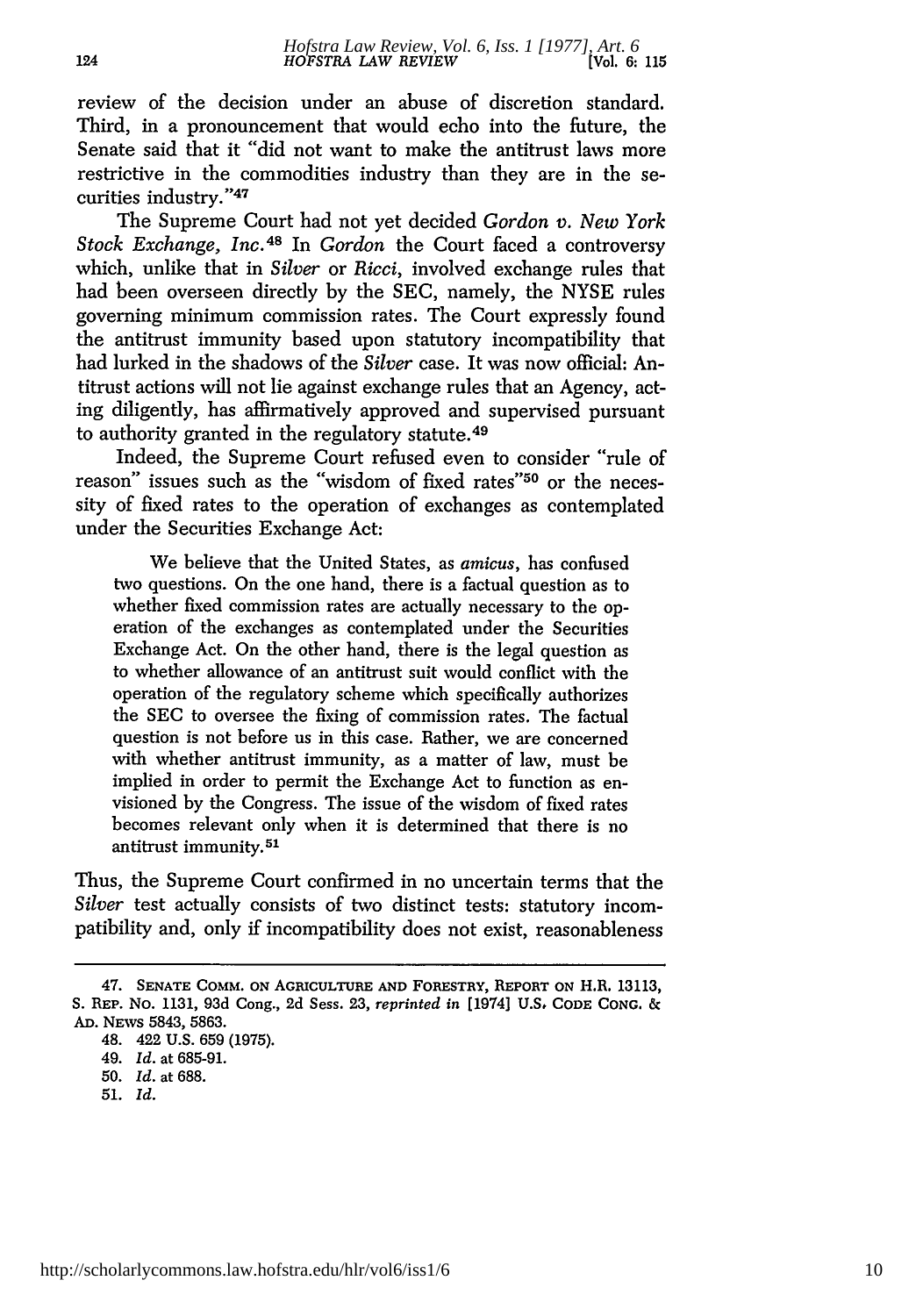of restraint in that the restraint is the minimum necessary to make the regulatory scheme work.

In *Gordon* the Supreme Court also cited policy reasons for refusing to permit the antitrust claims:

[To deny antitrust immunity with respect to commission rates would be to subject the exchanges and their members to conflicting standards. . . . If antitrust courts were to impose different standards or requirements, the exchanges might find themselves unable to proceed without violation of the mandate of the courts or of the SEC. Such different standards are likely to result because the sole aim of antitrust legislation is to protect competition, whereas the SEC must consider, in addition, the economic health of the investors, the exchanges, and the securities industry.<sup>52</sup>

Thus, the Supreme Court concluded that "permitting courts throughout the country to conduct their own antitrust proceedings would conflict with the regulatory scheme authorized by Congress rather than supplement that scheme."53

The practical effect of *Gordon* upon the NYSE was minimal, since the SEC had already ordered the elimination of fixed minimum rates for securities transactions. 54 Nevertheless, the long-awaited application in *Gordon* of *Silver's* statutory incompatibility test was universally welcomed in the exchange community.

*Gordon* also triggered debate over its effect upon the commodity exchanges. Section 15, the antitrust provision in the Commodity Exchange Act, evolved in the pre-Gordon era and embodied certain concepts indigenous to the facts in *Silver.* For example, the "least anticompetitive means" language of section 15 reflects the test of reasonableness to be applied under *Silver* when exchange actions are *not* directly overseen by the regulatory agency. *Gordon,* however, held that exemption from the antitrust laws necessarily follows from a finding that the challenged conduct was directly and diligently regulated by a federal agency charged with that task by Congress, without making an independent assessment of the wisdom or necessity of the conduct. Does section 15, with its built-in "least anticompetitive means" language, preclude the immediate exemption of CFTC-monitored conduct and require a "rule of reason" analysis in each case?

**1977]**

<sup>52.</sup> *Id.* at 689 (footnote omitted).

<sup>53.</sup> *Id.* at 690 (footnote omitted).

<sup>54. 17</sup> C.F.R. § 240.19b-3 (1975).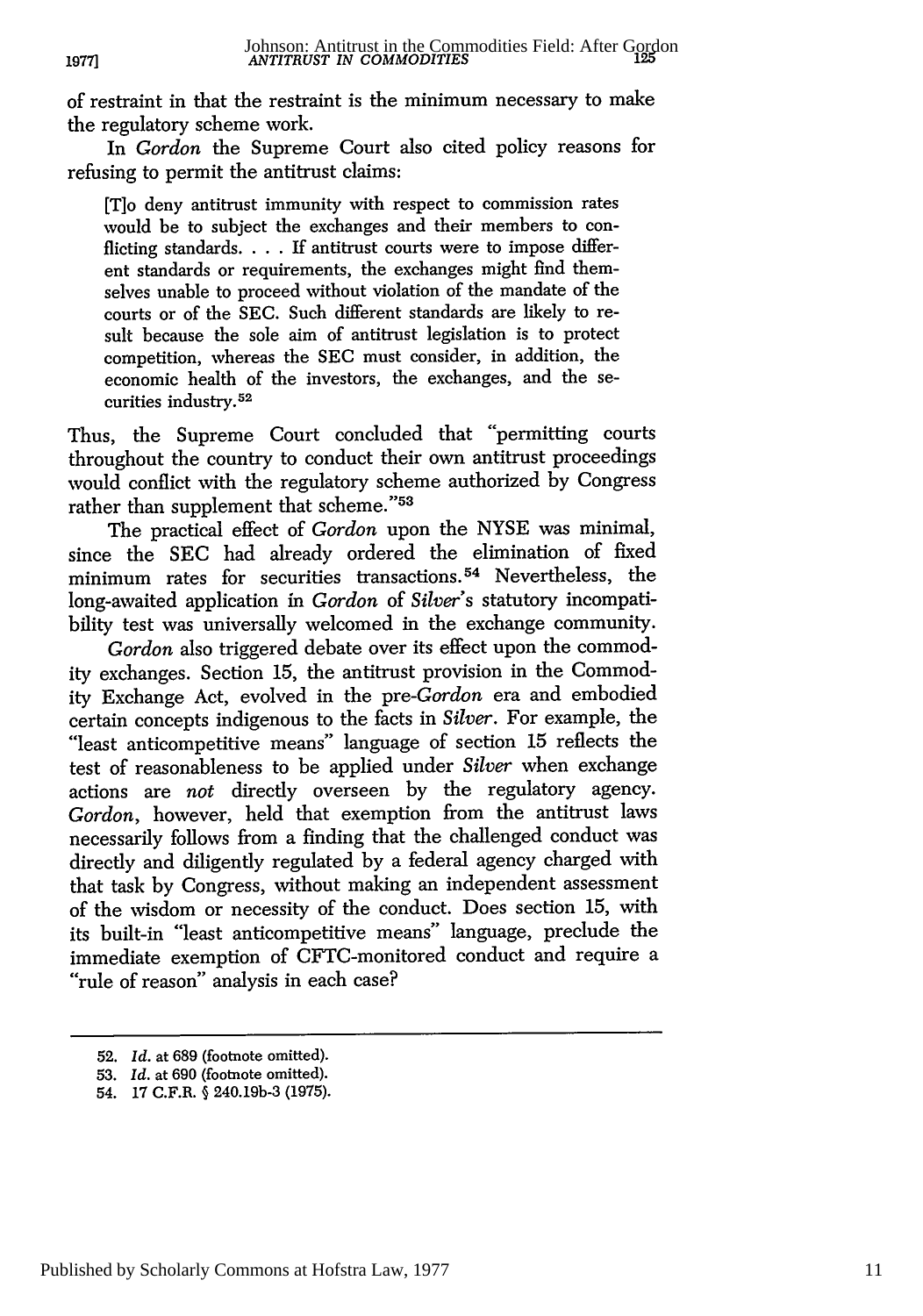There is no evidence to suggest that Congress intended such a result. Two congressional objectives are clear: First, section 15 was designed to codify the basic philosophy of *Silver,* which necessarily includes its intimated antitrust immunity for exchange actions taken under direct agency oversight. Second, Congress "did not want to make the antitrust laws more restrictive in the commodities industry than they are in the securities industry,"<sup>55</sup> to which *Gordon* clearly applies. In addition, Congress did not adopt *Silver's* strict "rule of reason" standard of "least anticompetitive means," but merely instructed the CFTC to "endeavor" to attain that objective. This modification of the *Silver* "rule of reason" test afforded the CFTC the same deference that the Supreme Court felt was necessary in *Gordon* to enable the SEC to administer the policies of the Securities Exchange Act. Moreover, the refusal of Congress to adopt an absolutist test was expressly intended to discourage "excessive litigation to test the decisions of the Commission."<sup>56</sup> Obviously, that objective would be defeated if each action of an exchange, under a rule sanctioned by a diligent CFTC, could be attacked as unreasonable under the antitrust laws.

The conclusion appears justified, therefore, that the *Gordon* precedent bars actions against commodity exchanges under the antitrust laws when direct CFTC oversight is involved. It does not necessarily follow, however, that antitrust issues are wholly insulated from judicial review in the commodities field. Section 15 of the Commodity Exchange Act places an affirmative duty upon the CFTC to consider antitrust policy in its decisions, including the approval of exchange rules, and to endeavor to adopt the least anticompetitive means of accomplishing the Act's purposes. A breach of that duty by the CFTC should be actionable by aggrieved parties under the Administrative Procedure Act<sup>57</sup> or the Declaratory Judgment Act. 58 Or, in cases of *Ricci-type* referral when direct CFTC oversight of the challenged action is absent, the antitrust court might retain jurisdiction to entertain claims that the CFTC's appraisal under section 15 upon referral was an abuse of agency discretion. But it is extremely doubtful that the CFTC's com-

*<sup>55.</sup> See* note 28 *supra.*

<sup>56.</sup> *See* text accompanying note 44 *supra.*

<sup>57. 5</sup> U.S.C. **§§** 702, 704 (1970). It is significant that the Supreme Court in Gordon v. New York Stock Exch., Inc., 422 U.S. 659 (1975), noted the availability of this remedy in cases where immunity from antitrust suit has been granted. *Id.* at 690 n.15.

<sup>58. 28</sup> U.S.C. **§§** 2201-2202 (1970).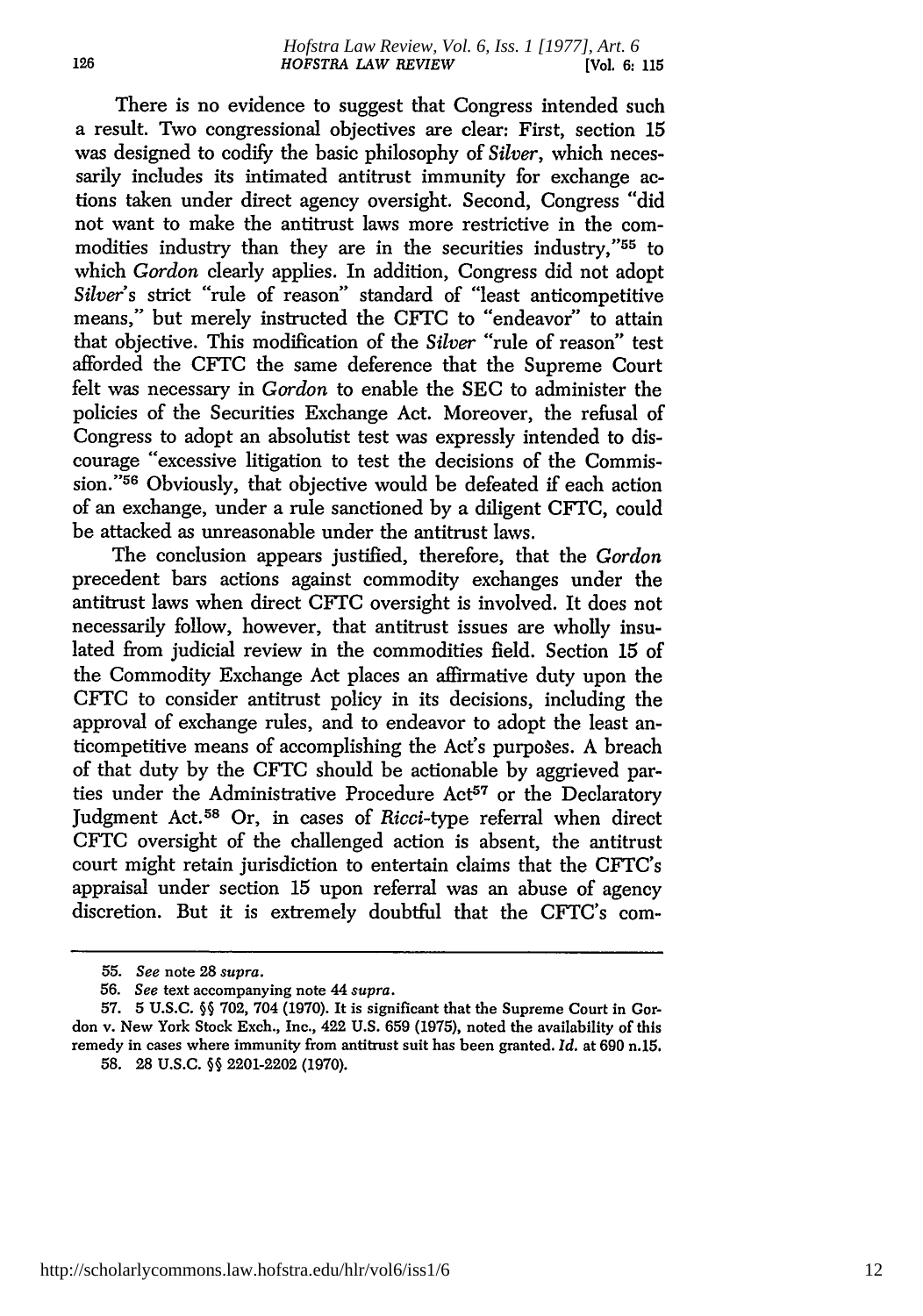pliance with section 15 could be challenged by an original civil antitrust suit against the exchange, since the actionable wrong resuits from the CFTC's breach of its section 15 duty.

Antitrust suits against the exchanges for CFTC-condoned conduct would appear to be barred not only by *Gordon,* but by common sense as well. The *Ricci* principle of referring regulatory issues to the **CFTC** when antitrust actions are filed is still very much alive in cases where direct agency oversight is absent.59 Its application to cases where there has been direct CFTC oversight would amount simply to a referral to the CFTC to take a second look at its earlier decision. Even if the CFTC were to reverse itself, there would appear to be little merit or justice in assessing antitrust damages against an exchange that has operated confidently under a previously approved rule. The more efficacious procedure would seem to be a direct challenge to the **CFTC** under section 15, leaving the exchange to be governed in the future by the eventual outcome of the litigation.

<sup>59.</sup> As recently as May 4, 1976, the CFTC announced publicly that it will entertain *Ricci-type* referrals in antitrust cases. [1975-1977 Transfer Binder] COMM. FuT. L. **REP. (CCH)** 20,155 (1976).